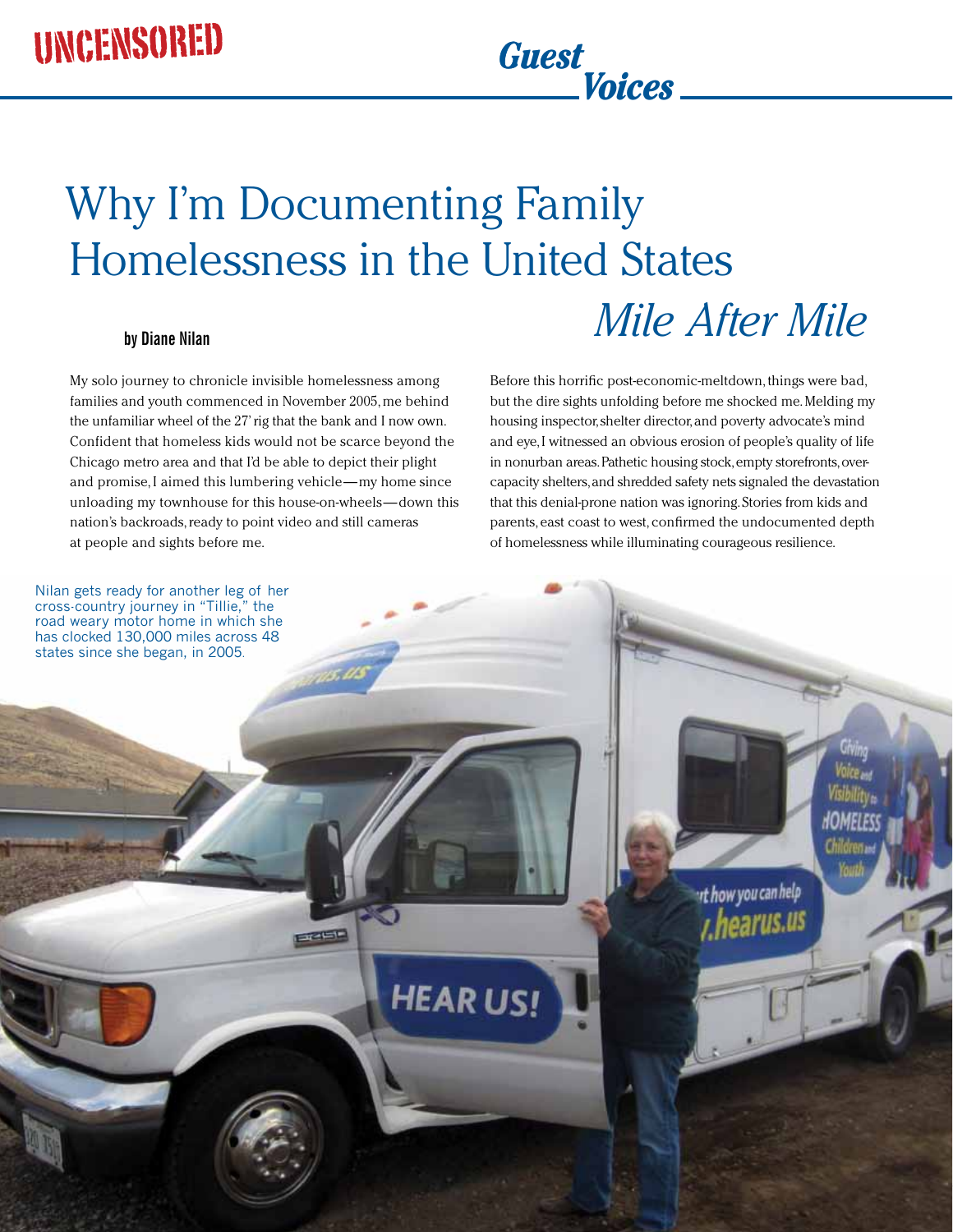





#### Madison, FL.

Mid-December in northern Florida can get cold. But that's too bad for people in homeless situations unless it's really cold, usually below freezing. Only then do sparsely located emergency overnight shelters open. I can't imagine what it's like when it's a degree or two above the opening standard.

#### Reno, NV.

Driving down one of the seedier streets of this city, I spotted this motel and kids playing in the parking lot and in the open hallways. Knowing that families often turn to motels as an escape from life on the streets (at the time in 2009, Reno had no family shelter), I pondered life as a child using motel railings as playground equipment.





#### Fairmount, GA.

On a dreary day in March 2010, I ventured onto the backroads of northwest Georgia, an area devastated by the housing industry's demise because this is the home of carpet manufacturing. The closed tiny food bank beckoned, causing me to wonder about their food supplies in this time of economic turmoil. The rest of the town looked like it would be in need of a bailout. Probably not going to happen …

#### Phoenix, AZ.

During the process of filming our documentary, *on the edge,* director Laura Vazquez and I visited the Watkins Overflow Shelter in a warehouse provided to United Methodist Outreach Ministries (UMOM) by the City of Phoenix. Because of my background as a former shelter director, this sign spoke to me, and I shuddered at the scope of homelessness among families and women in this city.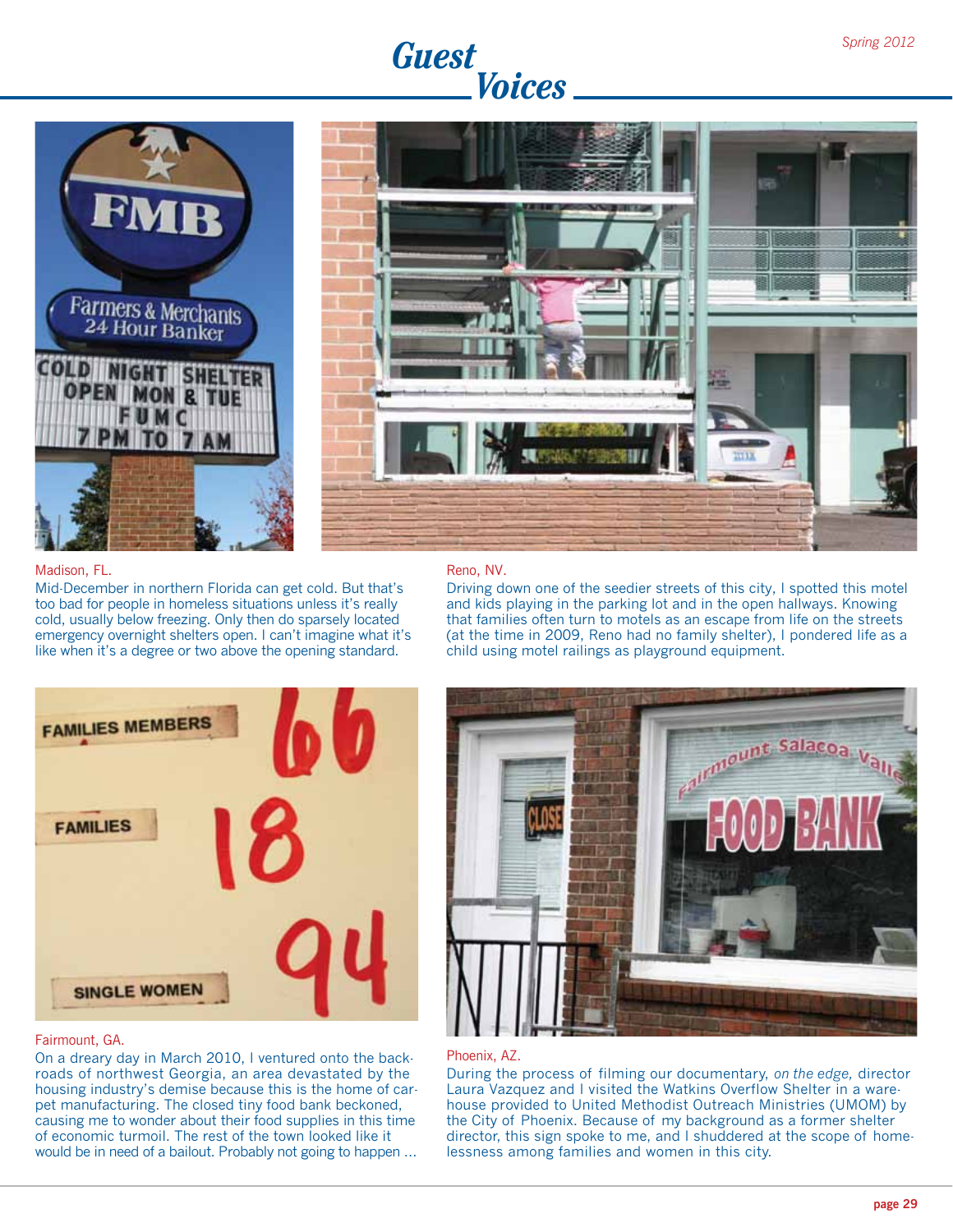# UNCENSORED *Guest*

# *Guest*<br>Voices



#### Phoenix, AZ.

Watkins Overflow Shelter. I was struck by the industrial nature of efforts to house homeless families. I suppose on one hand, it's better than the lack of alternatives these dozens of families would have had to cope with if Watkins was not an option. That is a sad statement of our nation's disregard for the well-being of families.





#### Lafayette, LA.

Curiosity got the best of me so I moseyed over and began chatting. Sure enough, this woman and her son were homeless, vulnerably doubled-up with someone who didn't want them staying there. So mom and her seven-year-old visited this park to do laundry, shower, and have a cookout. She lacked the equipment to cook their hot dogs, so I provided tongs, paper plates, and encouragement.

#### DeKalb, IL.

Hope Haven shelter provides a sanctuary in this college town about 75 miles west of Chicago. This pleasant, affable mother agreed to let me photograph her baby soon to be born, another infant whose life will begin in a shelter.

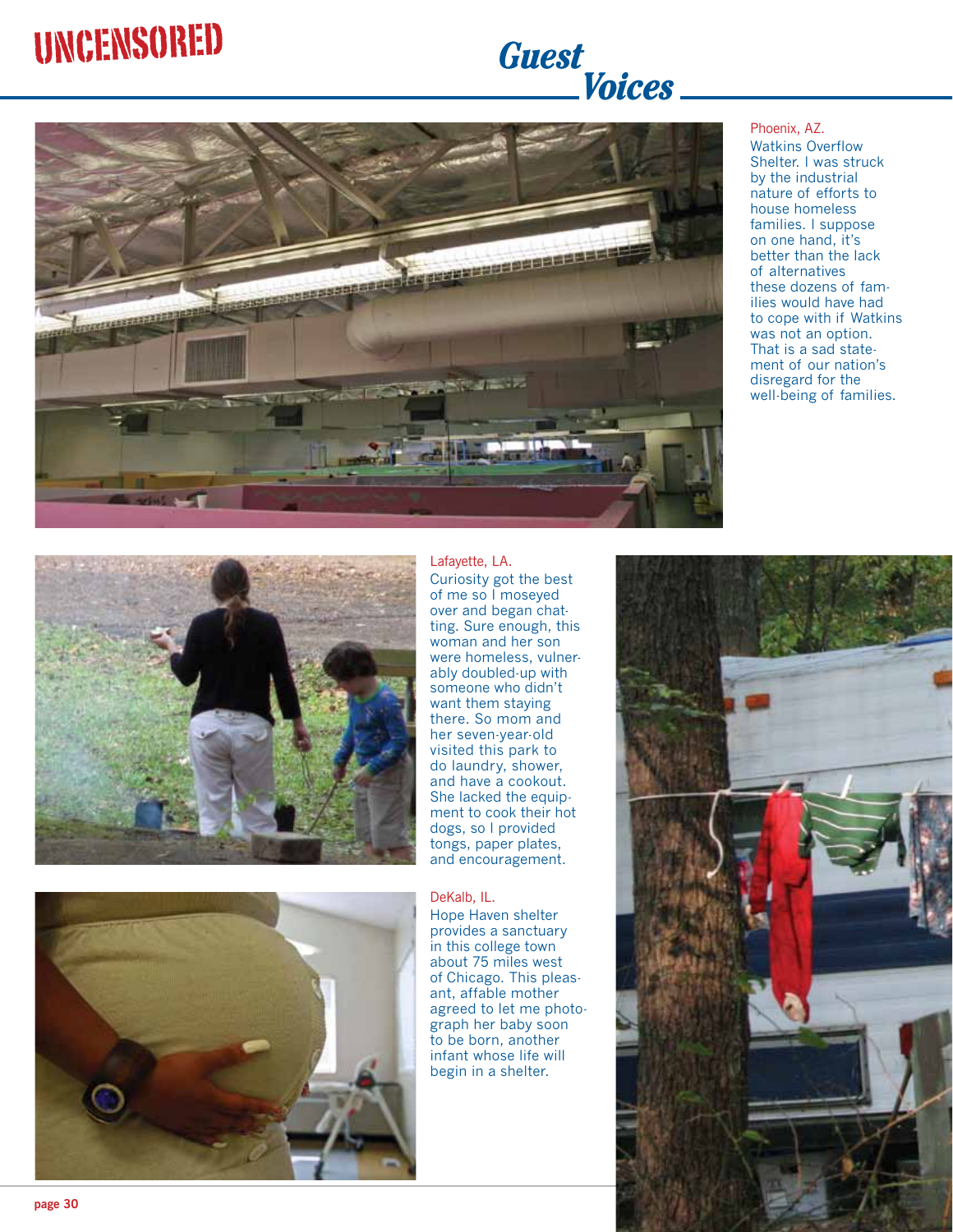

Disasters aplenty, from the far-reaching destruction wreaked by Katrina to the subtle empty chairs in the local barber shop of a jobchallenged community, the web of poverty covers this nation like kudzu, threatening to choke the life out of a once-proud country that took care of its own. Mother Nature, unscrupulous scammers, human nature, and hard times crumpled millions like empty beer cans, discarded along the roadside as trash.

Gallant efforts to repair, rebuild, and restore lives compete with Wall Street robber barons and deficit-distracted legislative priorities. Communities patch together sparse provisions of food and shelter. Schools stretch their purpose to include providing food, clothing and hygiene supports. Parents shrewdly weave resources out of seemingly nothing to keep a roof over their families' heads. Youth scrape together essentials for survival, adapting to deficiency.

All the while, media's stereotypes further confuse elected officials charged with ensuring the well-being of constituents. Congressional reports all but ignore the burgeoning numbers of homeless families and youth, concentrating on the adults

accused of sullying the imagined pristine streets of has-been cities and towns. HUD's war of words excludes the bulk of this nation's un-housed population.

Compassion competes against cold-hearted budget cuts. The pattern of ignoring human infrastructure rises to new heights, taking down the most vulnerable into a vortex of desperation. Yet, like the pocked roadways connecting one small town with another, the thread of kindness connects human-to-human, sharing vital essentials of food, shelter and hope. I step out into a new place, filled with wonder at the stories of fortitude and goodwill. ■

Hingham, MA. Wompatuck State Park. I noticed the composition of the clothes hanging on the line didn't fit the typical array. It looked more like someone washed out items in a five-gallon bucket. Speaking with the mother verified my guess: She, her husband and their 18-month-old baby were having, as she put it, "hard times." They also didn't have money for propane to heat their little rig. The temperature got down to the 30s at night. I heard them arguing—the well-worn script of the desperate income-challenged (albeit mobile) households—so I shared an "extra" electric heater with her.

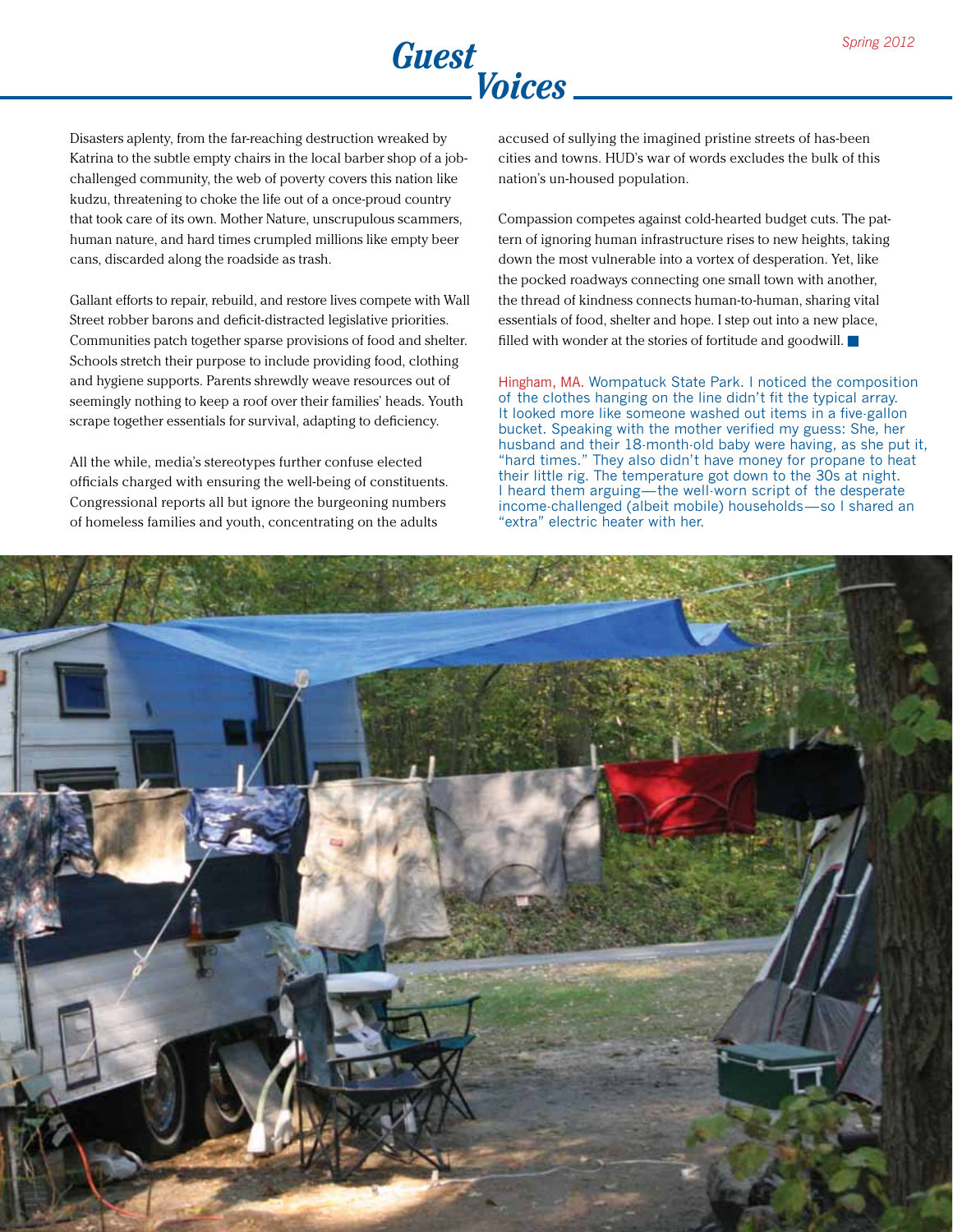# Uncensored

# *Resources and References*

# *Features*

#### **Grass Roots**

New York City Coalition Against Hunger; **www.nyccah.org**, New York, NY ■ Feeding America; **www.feedingamerica.org**, Chicago, IL ■ U.S. Department of Agriculture; **www.usda.gov**, Washington, DC ■ CentroNia; **www.centronia.org**, Washington, DC ■ City Blossoms; **www.cityblossoms.org**, Washington, DC ■ Let's Move Campaign; **www.letsmove.gov**, Washington, DC ■ City Growers; www.citygrowers.org, Long Island City, NY Nourishing NYC; **www.nourishingnyc.org**, New York, NY ■ Just Food; **www.justfood.org**, New York, NY ■ Children's Hospital of Philadelphia, Homeless Health Initiative; **www.chop.edu/ about/chop-in-the-community/homeless-health-initiative/home. html**, Philadelphia, PA ■ Garden on the Go; **www.iuhealth.org/ garden-on-the-go**, Indianapolis, IN ■ Sesame Street, Growing Hope Against Hunger; **www.sesamestreet.org/food**, New York, NY

## **Critical Stats Linking Nutrition and Obesity in Children and Adults**

National Center on Family Homelessness; **www.familyhomelessness.org**, Needham, MA ■ Centers for Disease Control and Prevention; **www.cdc.gov**, Atlanta, GA ■ Children's Health Fund; **www.childrenshealthfund.org**, New York, NY

### **Homeless and Foster Youth Find Their Voices**

National Association for the Education of Homeless Children and Youth; **www.naehcy.org**, Washington, DC ■ California Youth Connection; **www.calyouthconn.org**, San Francisco, CA ■ Coalition on Homelessness and Housing in Ohio; **www. cohhio.org**, Columbus, OH ■ National Foster Youth Action Network; **www.fosteryouthaction.org**, San Francisco, CA ■ The Mockingbird Society; **www.mockingbirdsociety.org**, Seattle, WA

## **Financing the Future**

Credit Advocates Counseling Corp.; **www.creditadvocates.org**, New York, NY ■ Association of Independent Consumer Credit Counseling Agencies; **www.aiccca.org**, Fairfax, VA ■ New York City Department of Consumer Affairs, Office of Financial Empowerment; **www.nyc.gov/ofe**, New York, NY ■ Center for Financial Security; **www.cfs.wisc.edu**, Madison, WI ■ The Homelessness Prevention Initiative; **www.homelessnessprevention.net**, Fort Collins, CO ■ American Financial Solutions; **www.myfinancialgoals.org**, Bremerton, WA ■ Jump\$tart Coalition; **www.jumpstart.org**, Washington, DC

# *on the Homefront*

## **Starting the Conversation: 2012 ICPH Conference a Success**

HEAR US, Inc.; **www.hearus.us**, Naperville, IL ■ Children's Museum of Manhattan; **www.cmom.org**, New York, NY ■ Homes for the Homeless; **www.hfhnyc.org**, New York, NY ■ Horizons for Homeless Children; **www.horizonsforhomelesschildren.org**, Roxbury, MA ■ Project HOPE – Virginia, Education for Homeless Children and Youth; **www.wm.edu/hope**, Williamsburg, VA ■ First Step Staffing; **www.firststepstaffing.com**, Atlanta, GA ■ Ruth Fernandez Family Residence, Bronx, NY ■ Safe Haven Family Shelter; www.safehaven.org, Nashville, TN ■ The Family Place; **www.famplace.org**, Saint Paul, MN ■ Camelot Counseling Services; **www.camelotcounseling.com**, Staten Island, NY ■ New York City Department of Homeless Services; **www.nyc.gov/dhs**, New York, NY ■ The Creative Arts Team at The City University of New York; **www.creativeartsteam. org**, New York, NY

## *on the Record*

## **Trauma-informed Care: Services That Heal**

Compass Family Services; **www.compass-sf.org**, San Francisco, CA ■ Mental Health Association in New York State, Inc.; **www.mhanys.org**, Albany, NY ■ Building Connections: The Sexual Assault and Mental Health Project; **www.mhanys.org/ programs/bc/index.php**, Albany, NY ■ New York State Coalition Against Sexual Assault; **www.nyscasa.org**, Albany, NY

### *The National Perspective*

#### **Intergenerational Disparities Experienced by Homeless Black Families**

U.S. Census Bureau; **www.census.gov**, Washington, DC ■ U.S. Department of Housing and Urban Development; **www.hud. gov**, Washington, DC ■ Shinn, M. 2011. International homelessness: Policy, socio-cultural, and individual perspectives. *Journal of Social Sciences* 13:33–70. ■ Johnson, R. A., 2010. African Americans and homelessness: Moving through history*. Journal of Black Studies* 40:583–605. ■ Rosenheck, R. et. al. 1999. Special populations of homeless Americans. In *Practical Lessons: The 1998 National Symposium on Homeless Research,* eds. L. Foshburg and D. Dennis, 46–71. Washington, DC: U.S. Department of Health and Human Services and U.S. Department of Housing and Urban Development. ■ Hopper, K., and Milburn, N. Homelessness among African Americans. In *Homelessness in America,* ed. J. Baumohl, 123–31. Westport, CT: The Oryx Press. ■